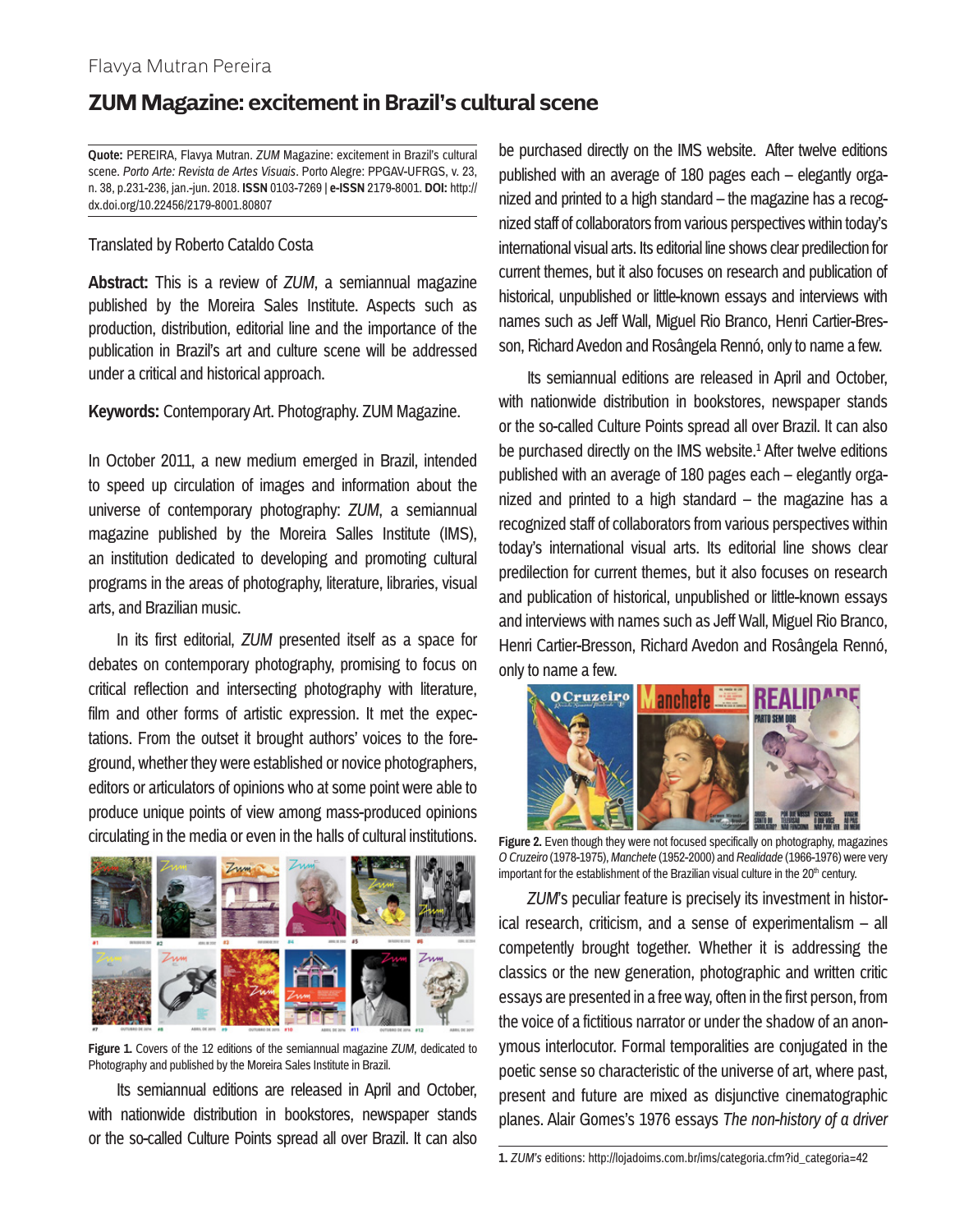*(A não história de um chofer)* and *Critical and candid reflections on photography (Reflexões críticas e sinceras sobre a fotografia)* (published on *ZUM* #6) are excellent examples of how it is possible to present novelties in the work of deceased authors, in addition to demonstrating how artistic theory and practice are not disconnected, thus showing artists' still current look and the originality of their critical spirit.

Another arrhythmic example of edition is the late but fortunate Portuguese translation of Henri Cartier-Bresson's classic, provocative and iconic "The Decisive Moment", published in the first issue of the magazine. Originally published in 1952 in the book *Images à la sauvette*, Bresson's testimony is a milestone in the history of world photography and its re-edition somehow updates the debate about objectivity and fictionalization in photographic image, at a time when the documentary value of photography is clearly being challenged.

To what extent what we see is independent from what we believe in? It is by stripping photography of the many statements attributed to it over almost two centuries that *ZUM* calls on names such as award-winning American photographer Robert Frank – now a self-declared recluse from the world of images – and invites him to present his daily Polaroids. At the same time, writer Geoff Dyer discusses the honorable mention given in a photojournalism award to the series of images made by Google's automated car devices, clearly confronting an emotional point of view and the impersonal perspective (*ZUM* #1).

With the statement that "False ideas adhere to photography like flies to flypaper", Errol Morris screams to the rooftops about the nomadism of ideological certainties that insist on adhering to photography as though they were irrefutable truths. Terry Castle, in turn, tries to extract a spark of humor with an improbable search for the Barthesian punctum in his collection of anonymous photographs (*ZUM* #2).



Figure 3. Covers of magazines *IRIS Foto* (#1 of 1946) and *Novidades Fotóptica*, which<br>were dedicated to Photography and influenced denerations of photographers in Brazil SON 0f photo-affective legacy of the Brazilian peo were dedicated to Photography and influenced generations of photographers in Brazil.

Frictions, more than fictions, are welcome or appreciated at *ZUM*. Francesca Woodman's self-referential and gloomy images are close to the pilgrimages of Pará-born Guy Veloso in search of religious penitents in deep Brazil (*ZUM* #3). On the other hand, Rosângela Rennó's family travels, Barbara Wagner's wanderings in Pernambuco or the occasional notations of German filmmaker Win Wenders create panoramic webs in timeless metropolises (*ZUM* #4).

Driven by the popular uprising of the protests triggered by the *Passe Livre* movement in June 2013, the fifth edition of the magazine joined the political debate of the time in a way that was totally different from mainstream press coverage, opening room for images that emerged from voluntary photo coverage of demonstrations. With photographs that highlighted individuals in the crowd, the group Cia de Foto obtained the violent records that banalized the coverage of street demonstrations in the mainstream press and published one of their last works as posters (*ZUM* #5 insert).

In the critical vanguard typical of revolutionary channels of thought, Mauricio *Puls's essay True or False (Verdadeiro ou Falso)* exposes the press's centuries-old ideological manipulation by analyzing the discrepancies between images and subtitles that changed recent historical facts, illustrated by examples of Brazilian Presidents Dilma Rousseff and Getúlio Vargas and even 1970s football idol Rivellino. "Veracity in photographs is a dogma of faith", the author sustains, and certain beliefs are strengthened by the fact that the eyes corrupt themselves with subtitles (*ZUM* #12).

Challenging thinkers such as the Catalonia's Joan Fontcuberta or early critic of new digital photojournalism such as Fred Ritchin postulated more doubts than certainties about the directions of computer image. But there is also room for decisive conversations such as the rare interview by sociologist Pierre Bourdieu at the end of his life, when he commented on how photography helped him to define the core of his sociological understanding of the world. Grain by grain or pixel by pixel, photography spreads pieces of an infinite puzzle about man and his time. *ZUM* has made a valuable contribution to the current sociopolitical and cultural panorama, fueling a timid tradition that is just over 40 years old, in which a series of publications by illustrated magazines was responsible for what I consider some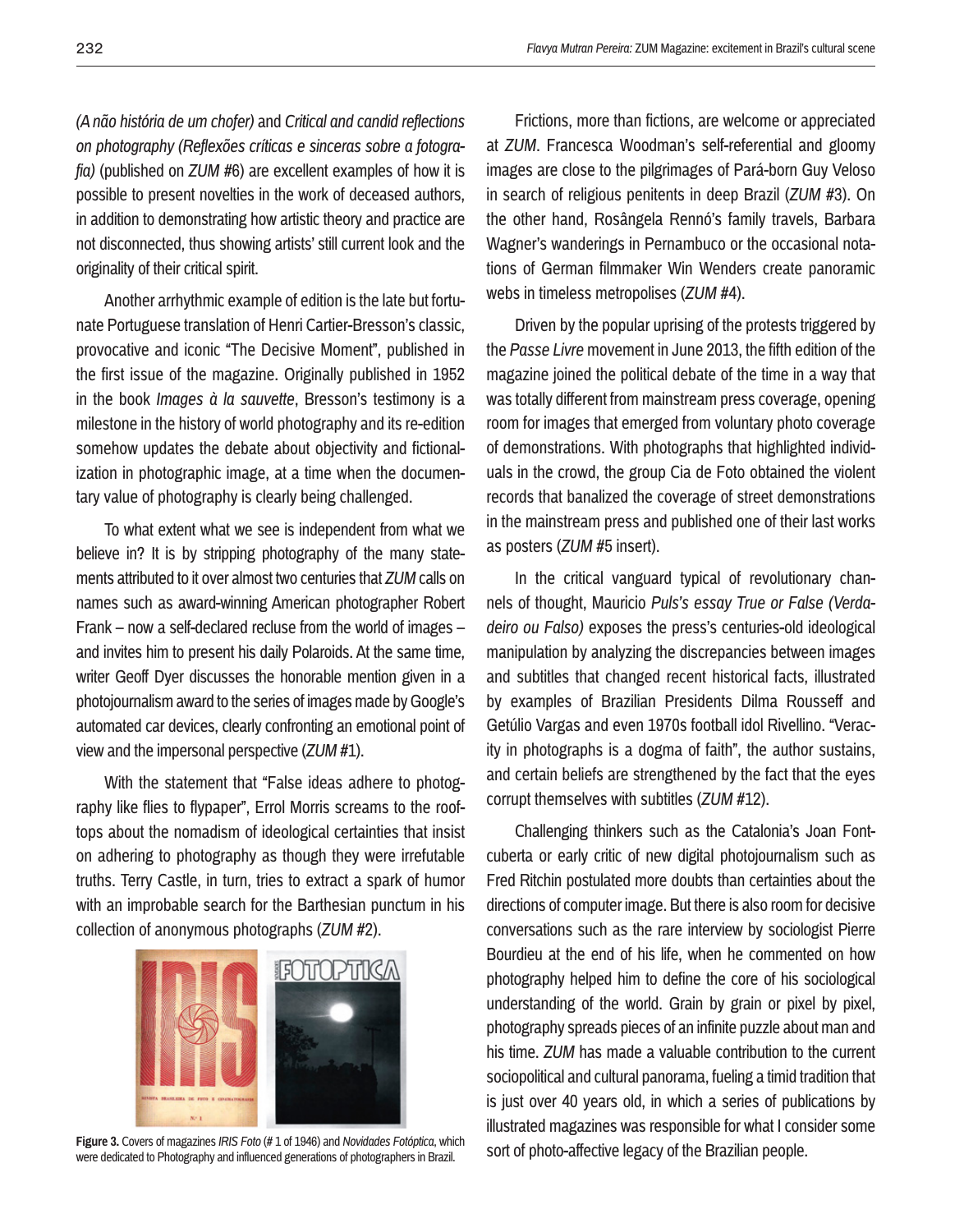Historically, although material on the subject is scarce, the influence of periodicals – magazines, newspapers or institutional catalogs – on the formation of several segments of Photography in Brazil is recognized by virtually everyone, especially with regard to production outside the so-called Rio de Janeiro-São Paulo axis, where a printed publication was still a portable and relatively easy form of circulation. Through these media, it became possible to access information on exhibitions, new equipment and materials, publications, fads as well as the forms of presentation and plastic expography in vogue at different periods.

According to researchers Angela Magalhães and Nadja Peregrino, illustrated magazines gained relevance in Brazil's cultural scene in the first half of the  $20<sup>th</sup>$  century, bringing photography and text together, although without intentionally building visual narratives. *Revista da Semana* (1900-1959) played a pioneer role and is cited by authors as the magazine that took the best advantage of photography's expressive power at the time, both by producing on site and by simulating in-studio scenes to convey their stories. Other publications listed are *Illustração Brasileira* (1901-1902), *Kósmos* (1904- 1909), *Sombra* (1940-1960), *Careta* (1908-1960), *Fon-Fon*  (1907-1958), *Para Todos* (1918-1932), *A Scena Muda* (1921- 1955) and *Cigarra* (1914-1956). However, *São Paulo* magazine, published in 1935, featured photography under an innovative graphic design "in which photomontages, subtitles and small texts are interconnected by a modern layout similar to the influential Russian Constructivism (1917)".2 In that historical context, the authors indicate that photoessay-like articles first appeared in Germany between 1928 and 1930 and would only influence Brazilian publications with Jean Manzon's unforgettable articles for *O Cruzeiro* (1928-1975), a magazine edited by Assis Chateaubriand's media group Diários Associados, which also featured talented photographers such as José Medeiros, Pierre Verger or Flávio Damm. The weekly magazine *Manchete* (1952-2000) published by Bloch Editores also opened room for photoreports, focusing on visual material over text and following the editorial line of American magazine *LIFE*, which dictated the rules for visual narratives in newspapers around the world until the late 1970s. To close the segment of the most influential journalistic publications in the Brazilian scenario until the 1970s,

we highlight magazine *Realidade* (Editora Abril). According to Magalhães and Peregrino, it was a memorable editorial experience for Brazil's journalistic field. Launched in 1966 and inspired by French magazine *Realité*, it provided an unusual approach to the country's historical moment, "showing its professionals' sharp skills and their ability of to delve into fiction without ever losing their inventiveness and humor".<sup>3</sup>

Although they opened space for high-quality visual essays whose historical value is now recognized, none of the magazines cited was specifically aimed at artistic and authorial production, as *ZUM* is. The publication that probably comes closest to this essayist trend was the defunct and iconic *IRIS Foto*, marketed in Brazil by Editora Iris Ltda. Between 1947 and 1999. Despite its longevity, however, *IRIS Foto* was not able to establish itself as a publication with convincing editorial standards. It oscillated between technical and institutional articles illustrated by portfolios of rather irregular topics and quality, many pages and commercial advertisement footers and some occasional critical or conceptual text. This might be a result of its very diverse consumer public, which, being so large in a country with continental dimensions such as Brazil has made it difficult for the magazine to define its line of action.

*IRIS Foto* saw its heyday between 1980 and 1990, when it featured critics like Stefania Bril – according to historian Ricardo Mendes (2003), she was crucial to present to the general public, in a more continuous way, the critical thinking of authors such as Roland Barthes, Susan Sontag, Vilém Flusser, and even citing ideas that are references to the field such as Benjaminian concepts still debated today. Names such as Rubens Fernandes Jr., Boris Kossoy, Thales Trigo, Ivan Lima and Simonetta Persichetti also contributed articles, translations and stories in that period.

Around the 1960s, *IRIS Foto*'s portfolio section even opened space for many photo clubs, and later, already under the contributors cited, it published visual essays by young artists such as Cassio Vasconcelos and Fernanda Magalhães – not necessarily authors from the professional field, whether in journalism or advertisement.

Closing the list of publications that, according to historian Ricardo Mendes corresponds to the "first dentition in the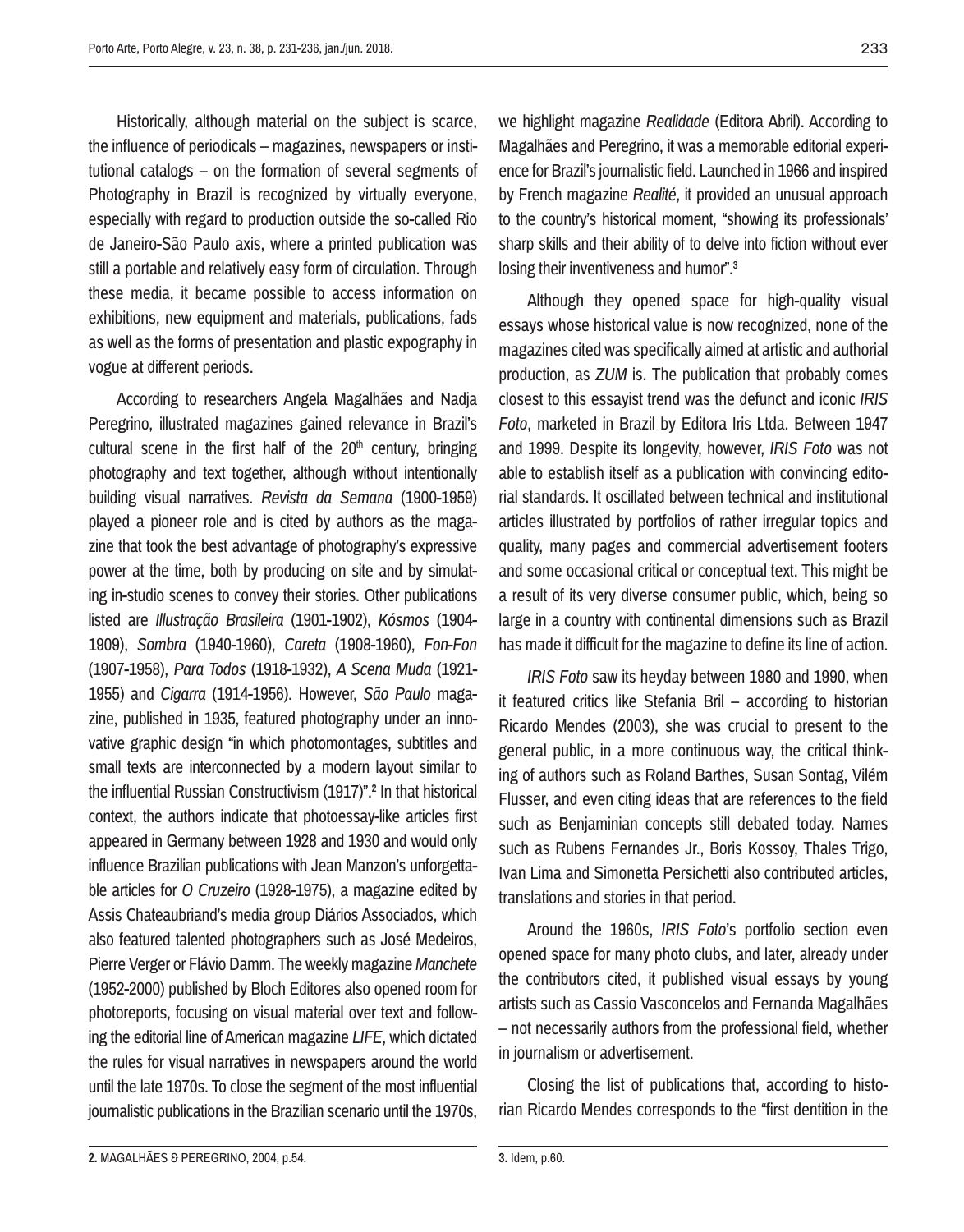History of Brazilian Photography",4 the magazine *Novidades Fotóptica* (1979-1996) was considered an evolution in the type of periodical publication focused on photography and perhaps the one that bears most resemblance to *ZUM*.

Founded in 1930 by the Hungarian family Farkas, Fotóptica is a company focused on the retail of photographic and optical equipment and materials in Brazil. After the death of his father, in 1969, Thomaz Farkas took over the company. At that time he was already highly active in São Paulo's cultural scene, being linked to photography in several art, photo club, and professional movements. Considered as one of the pioneers of modern photography in the country, Farkas was also a teacher and critic, and served in curatorial boards of the Pirelli MASP collection, and curated exhibitions for the São Paulo's Museum of Modern Art, MAM-SP. He worked as a producer, sponsor and film director on documentaries about popular culture, including the award-winning project known as Farkas Caravan, which brought together professional and amateur filmmakers such as Paulo Gil Soares (1935), Maurice Capovilla (1936), Eduardo Escorel (1945) and photographer Affonso Beato (1941), still seen as a reference for Brazilian cinema.

Taking advantage of the success of the *Fotóptica* brand, Farkas launches, along with the company's new product catalog, the magazine *Novidades Fotóptica*, in 1970. Nine years later he opens Galeria Fotóptica in São Paulo – Brazil's first gallery specializing in photography. Because it is a publication with no direct profit purposes linked to the private company. Fotóptica's magazine enjoyed full editorial freedom and opened space for photographic works that featured more investigative, authorial and poetic texts. Another company that launched a semiannual magazine in the late 20<sup>th</sup> century was Good Year (1985-1992), with beautiful quarterly issues with several pages dedicated to images and paying its guest artists very well.



**Figure 4.** With nine editions published since 2009, the digital magazine *Foto Grafia*  is a highlight among the initiatives focused on the diffusion of authorial photography produced in Brazil.

It is important to note that, in the 1990s President Fernando Collor opens up market reserves for foreign products and services, and a large volume of publications of different brands enter Brazil at more competitive prices and with wide distribution. Disastrously, the government establishes an administrative reform that extinguishes cultural foundations such as *Funarte, Fundacen, Brazilian Cinema Foundation* (FCB) and *Embrafilme*, dismantling an already consolidated network of programs that fostered and aggregated Brazil's photography and film segment across states, with special emphasis on regional events such as FUNARTE's Photography Weeks, promoting several exhibitions, workshops, round tables and occasionally some modest photographic publications. The most harmful consequence of such abrupt rupture generated by President Collor's few months in office was a perverse cycle that judged and condemned state culture agencies, ascribing them a biased label of inefficiency and declaring that the cultural area "could be self-sustaining and the market would decide on it as the highest judge of the quality of artistic production".5

This environment also saw a change in tax relief legislation aimed to alter State participation in the culture field at federal, state or municipal levels, attracting private and business resources for the sectors related to the arts. Preceded by the somewhat uncertain experience of the Sarney Law (enacted in 1986 and repealed in 1990), the Rouanet Law was passed by Congress in 1991, and the National Commission to Incentive Culture (CNIC) was created afterwards, including government officials and cultural institutions focused on making the raising of financial resources from private institutions more rigorous so that it would be more transparent, with audits, publications in the Official Gazette, and accounting procedures monitored by independent audit firms registered in the Brazilian Securities and Exchange Commission (CVM). A large amount of funds starts to be injected into the cultural sector, although they are not distributed as equally and transparently as it was desirable.

It was precisely in 1990 that Walther Moreira Sales founded the Moreira Sales Institute, with an open preference for working with initiatives conceived and executed by themselves as opposed to the patronage that was common at the time. Since then, for over 20 years, the institution has focused on medium and long-term projects, including investments in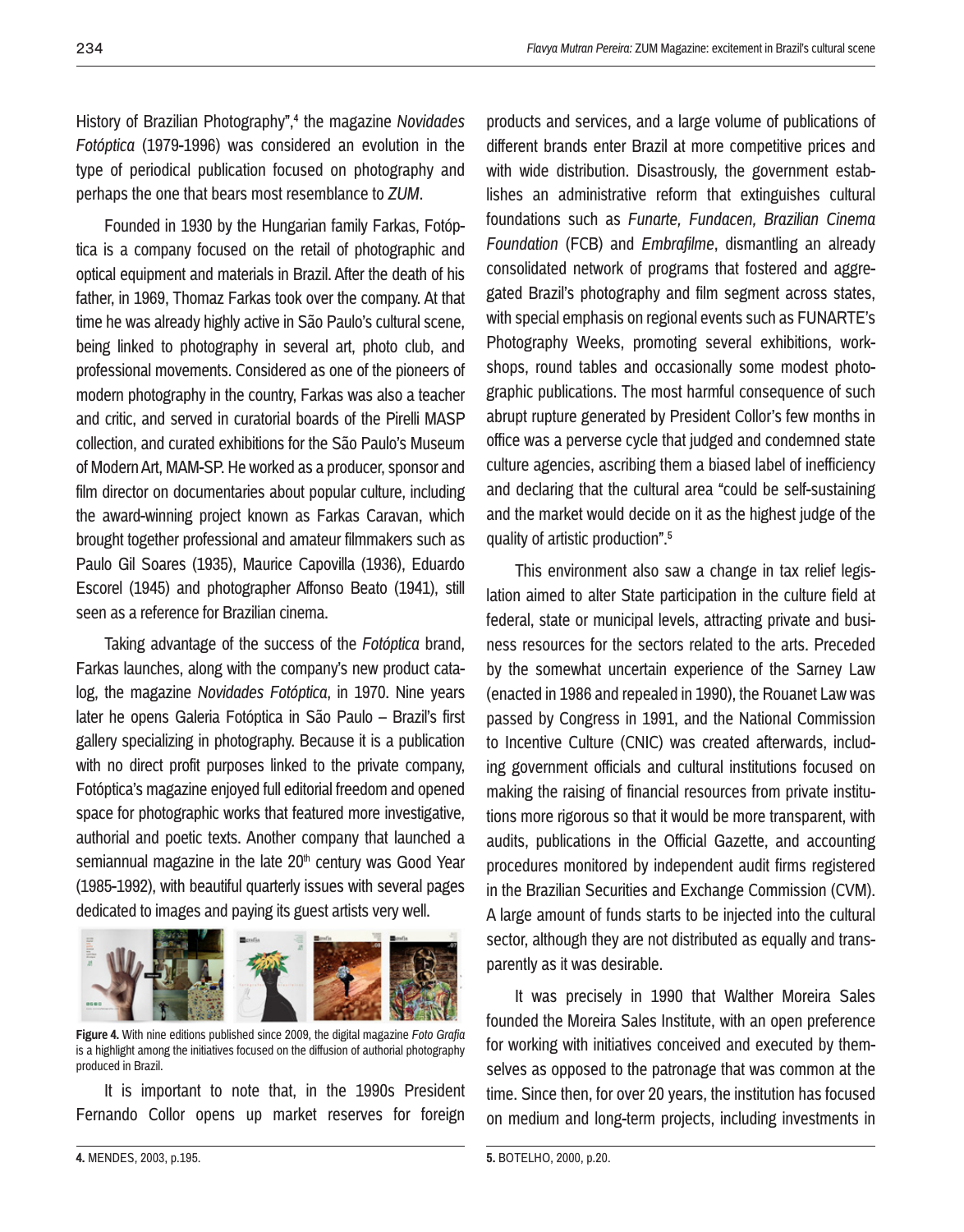three Culture Centers (Rio de Janeiro, São Paulo and Poços de Caldas), four art Galleries (São Paulo, Rio de Janeiro, Curitiba and Porto Alegre), acquisitions of historical collections and contemporary audiovisual works. It also has works in storage in the areas of Photography, Music, Library and Painting in São Paulo and Rio de Janeiro, as well as an internet radio channel, a website and a blog, and of course, *ZUM*. The magazine was expected to give visibility to the institution's projects, exhibitions, artists, curators and partner critics, which actually happened. *ZUM* is also a channel that carried out IMS's actions for photography, without, however, automaticaly reflecting the institute's views.

Another novelty welcomed by producers in the area was the creation of the IMS Photography Grant, at 65 thousand reais each. In 2017, the award came to its fifth edition, providing the opportunity for two artists to produce and further develop new research for eight months. At the end of the projects, the works are incorporated into the Institution's Photo Collection, which, by the way, has become one of the most important collections of Brazilian and Latin American historical photography in just over ten years.

Many titles have appeared since the 2000s under the seals of established or independent publishers trying to attract the attention of photography lovers, but unfortunately the number of works launched is not directly proportional to their aesthetic or intellectual quality. Most printed publications previously devoted to photography have turned to the new emergencies created by the shift from film to digital support, focusing on event photographers and specially on the wedding line of work. Poetic essays, photoreports and opportunities for more subversive, experimental and even detailed work have lost space in image magazines to photographic product announcements, courses, promotional pieces for manufacturers' fairs and inputs from a market undergoing full change. Therefore, few online publications took advantage of the facilities of digital media to open space for production and circulation of independent contents, as in the case of *Revista Foto Grafia*, created in 2009 by a group of researchers and image lovers from Balneário Camboriú, Santa Catarina. Initially titled *Revista Acadêmica Foto Grafia*, it was produced by *LAPIS Comunicação e Cultura* in collaboration with the University of *Vale do Itajaí* (UNIVALI). The project is now carried out collaboratively and encourages photography production with the aim of providing relevant content for studies and analyzes related to the field of photography and, consequently, anthropology and visual arts. All editions are available for free, not only for online viewing and reading, but also for download.6 Its most interesting aspect is that the magazine is open to receive articles and collaborative essays, besides publicizing events, conferences, exhibitions and publications within the genre.

In times of e-Books and free sharing of digital content, investment in print magazines is unlikely to be a good tool to popularize large-scale art production, since even large print runs will always be limited. The Brazilian publishing market is notably undergoing a crisis. An example is the closing of publishing company Cosac&Naify – a partner in the first editions of the magazine that did not have the strength to maintain the high standards of its publications in the current national scenario. It is for this and other reasons that *ZUM* has filled a gap between the few art publications – with more evidence for visual content – and books whose textual content and reflective character are usually not illustrated due to high editorial costs.

Since 2015, the magazine's editions (ZUM #9, #10 and #11) can already be viewed almost in full through teasers that provide a glimpse of the new editions on the IMS website, but its content is still not available on the institution's digital platforms, which would be very welcome by now since the first *ZUM* editions have been sold out for years. A printed magazine, especially one about art, remains an excellent alternative to renew our libraries, to serve as a reference for critical thinking through reliable and indexed sources, as well as to retain the interest of a demanding audience that still values consumption of quality information with the right to devote themselves to quiet visual enjoyment.

## **References**

- BOTELHO, Isaura. *Romance da formação: Funarte e Política Cultural, 1976-1990*. Rio de Janeiro: Ministério da Cultura/ Edições Casa de Rui Barbosa, 2000.
- MAGALHÃES, Angela; PEREGRINO, Nadja. *FOTOGRAFIA NO BRASIL: um olhar das origens ao contemporâneo*. Rio de

**<sup>6.</sup>** The *FOTO Grafia* digital magazine can be accessed at http://www. revistafotografia.com.br.